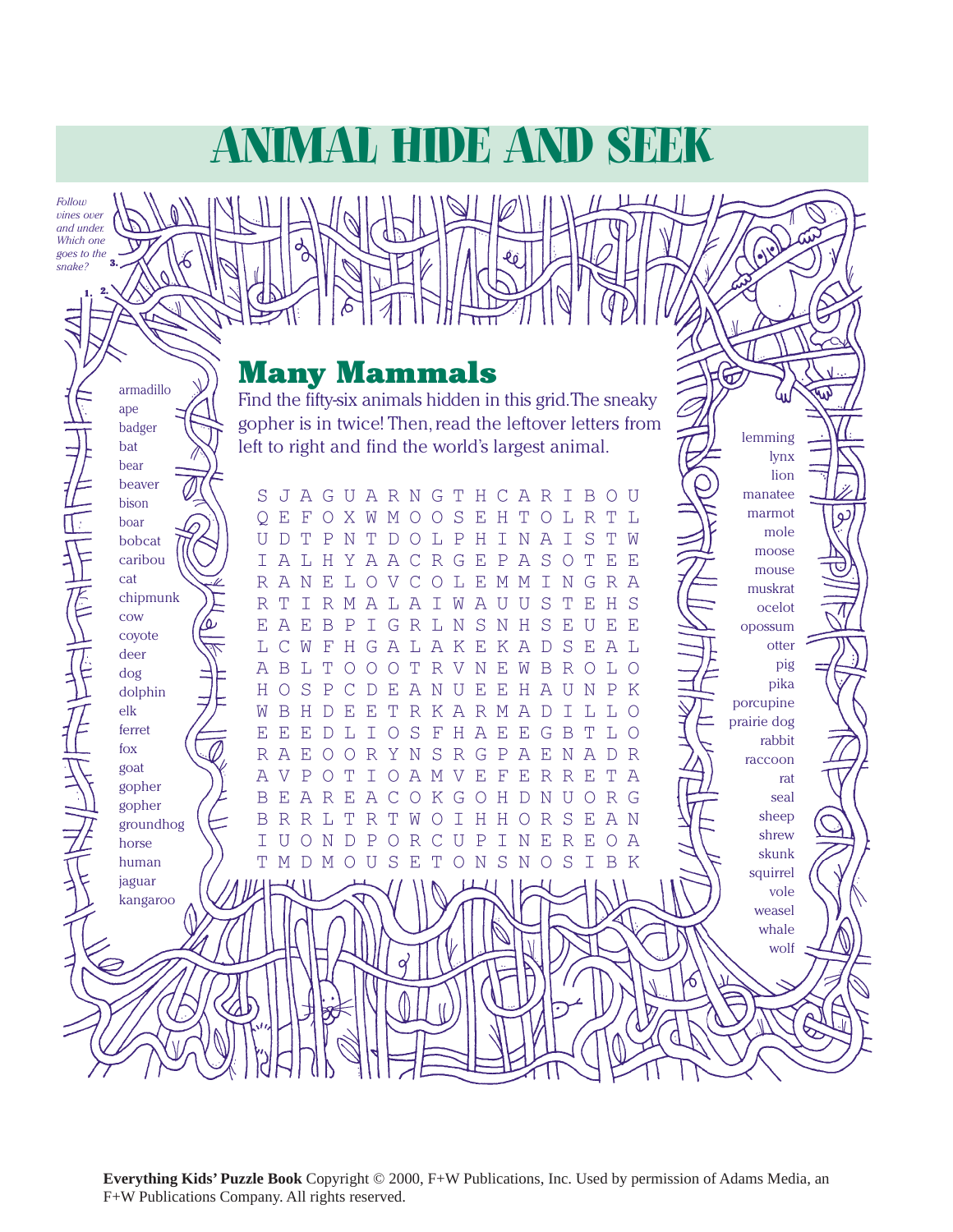## What Are These?

Each of these pictures is a close-up of a different mammal. Can you guess them all?



**Everything Kids' Puzzle Book** Copyright © 2000, F+W Publications, Inc. Used by permission of Adams Media, an F+W Publications Company. All rights reserved.